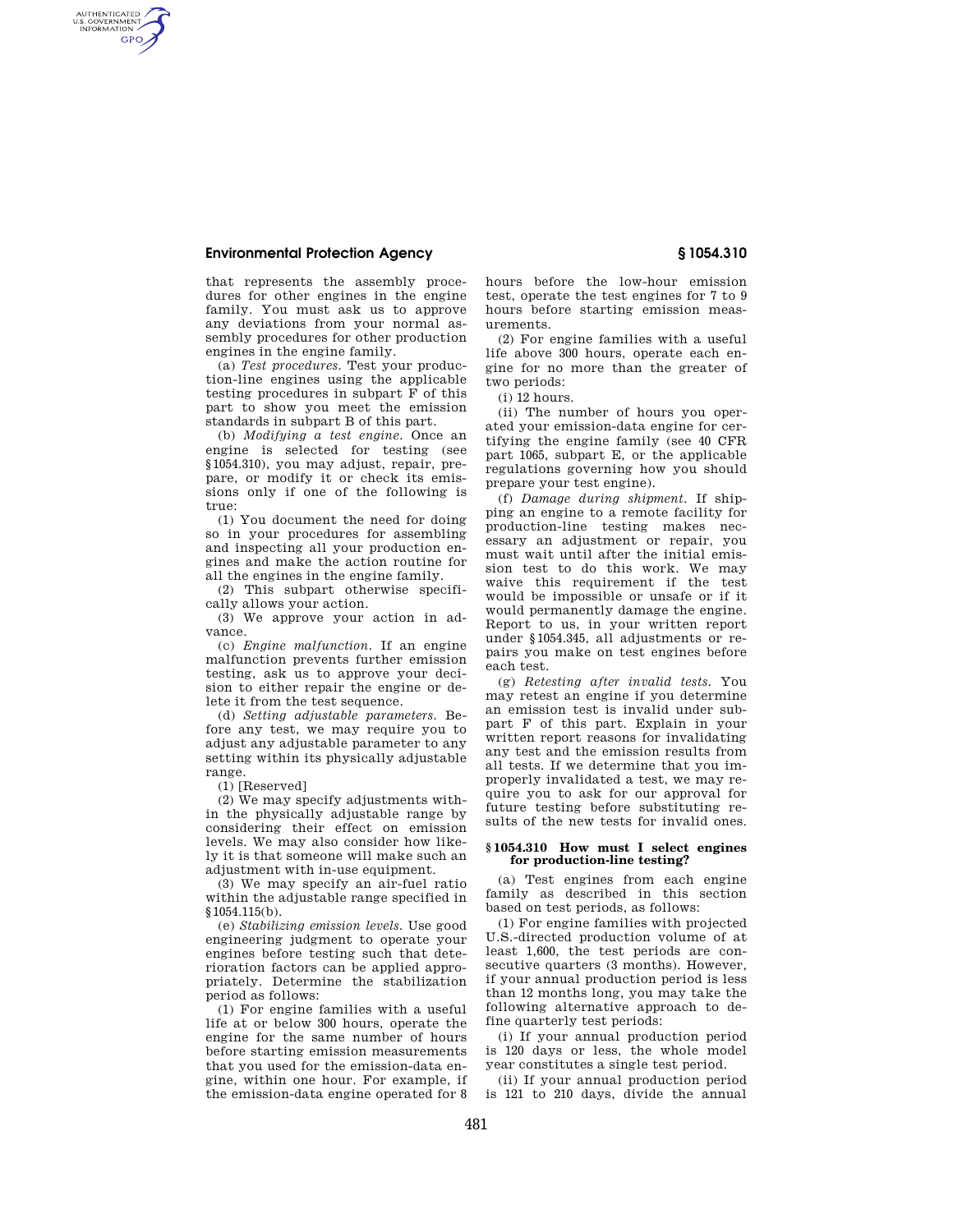production period evenly into two test periods.

(iii) If your annual production period is 211 to 300 days, divide the annual production period evenly into three test periods.

(iv) If your annual production period is 301 days or longer, divide the annual production period evenly into four test periods.

(2) For engine families with projected U.S.-directed production volume below 1,600, the whole model year constitutes a single test period.

(b) Early in each test period, randomly select and test an engine from the end of the assembly line for each engine family.

(1) In the first test period for newly certified engines, randomly select and test one more engine. Then, calculate the required sample size for the model year as described in paragraph (c) of this section.

# **§ 1054.310 40 CFR Ch. I (7–1–10 Edition)**

(2) In later test periods of the same model year, combine the new test result with all previous testing in the model year. Then, calculate the required sample size for the model year as described in paragraph (c) of this section.

(3) In the first test period for engine families relying on previously submitted test data, combine the new test result with the last test result from the previous model year. Then, calculate the required sample size for the model year as described in paragraph (c) of this section. Use the last test result from the previous model year only for this first calculation. For all subsequent calculations, use only results from the current model year.

(c) Calculate the required sample size for each engine family. Separately calculate this figure for  $HC+NO<sub>X</sub>$  and CO. The required sample size is the greater of these calculated values. Use the following equation:

$$
N = \left[ \frac{\left( t_{95} \cdot \sigma \right)}{\left( x - STD \right)} \right]^2 + 1
$$

Where:

N = Required sample size for the model year.  $t_{95}$  = 95% confidence coefficient, which depends on the number of tests completed, n, as specified in the table in paragraph  $(c)(1)$ of this section. It defines 95% confidence intervals for a one-tail distribution.

 $\sigma$  = Test sample standard deviation (see paragraph (c)(2) of this section).

- x = Mean of emission test results of the sample.
- STD = Emission standard (or family emission limit, if applicable).

(1) Determine the 95% confidence coefficient, t95, from the following table:

| $t_{95}$     | n                            | $t_{95}$             | n                            | $t_{95}$             |
|--------------|------------------------------|----------------------|------------------------------|----------------------|
| 6.31         | 12                           | 1.80                 | 22                           | 1.72<br>1.72         |
| 2.35         | 14                           | 1.77                 | 24                           | 1.71                 |
|              |                              |                      |                              | 1.71<br>1.71         |
| 1.94         | 17                           | 1.75                 | 27                           | 1.71                 |
| 1.86         | 19                           | 1.73                 | 29                           | 1.70<br>1.70         |
| 1.83<br>1.81 | 20<br>21                     | 1.73<br>1.72         | 30<br>$31+$                  | 1.70<br>1.65         |
|              | 2.92<br>2.13<br>2.02<br>1.90 | 13<br>15<br>16<br>18 | 1.78<br>1.76<br>1.75<br>1.74 | 23<br>25<br>26<br>28 |

(2) Calculate the standard deviation, for the test sample using the following formula: